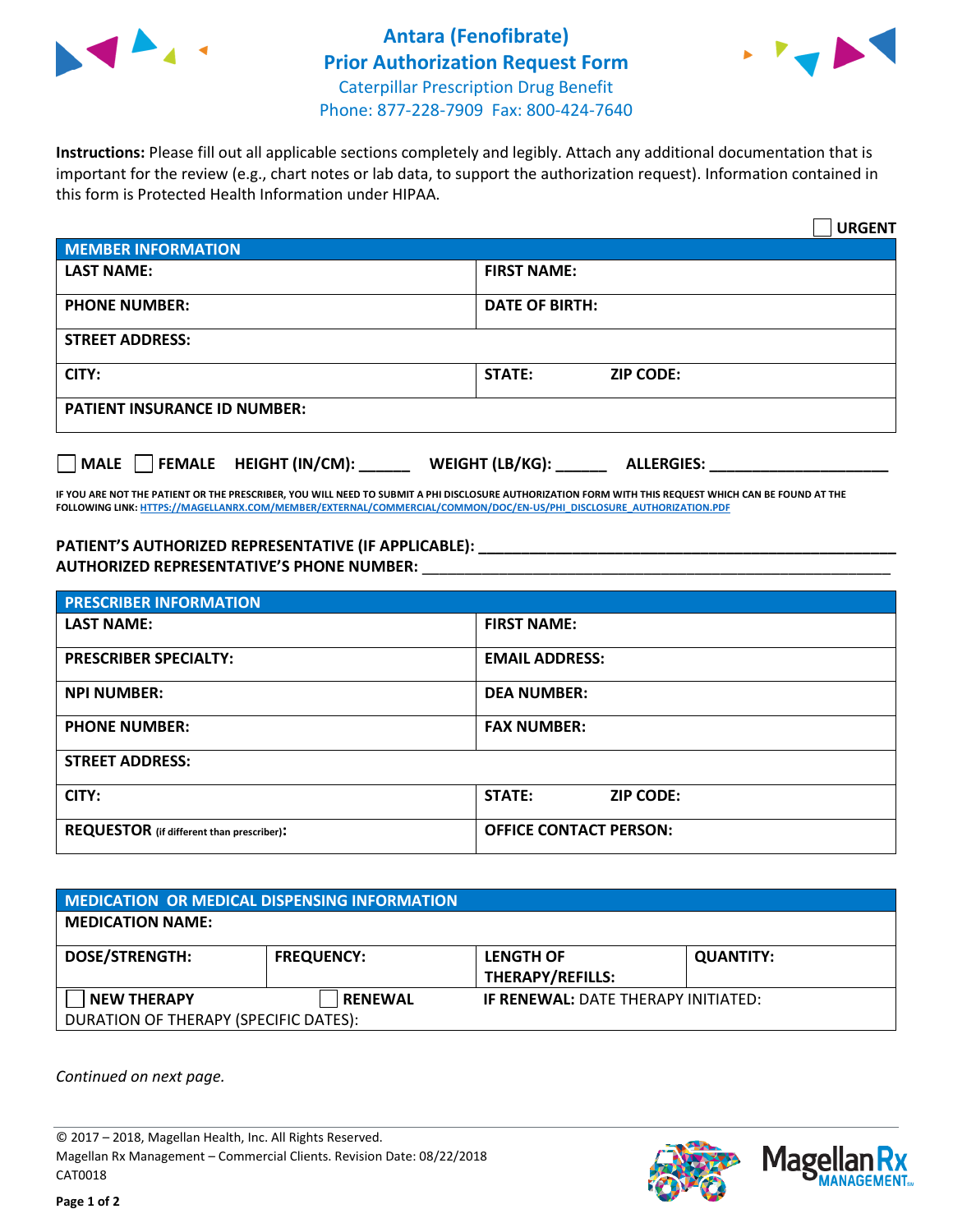



| <b>MEMBER'S LAST NAME:</b>                                                                                                                                                                             | <b>MEMBER'S FIRST NAME:</b>                                                                                                                                                                                                                                                                             |                                           |
|--------------------------------------------------------------------------------------------------------------------------------------------------------------------------------------------------------|---------------------------------------------------------------------------------------------------------------------------------------------------------------------------------------------------------------------------------------------------------------------------------------------------------|-------------------------------------------|
|                                                                                                                                                                                                        | 1. HAS THE PATIENT TRIED ANY OTHER MEDICATIONS FOR THIS CONDITION?                                                                                                                                                                                                                                      | YES (if yes, complete below)<br><b>NO</b> |
| <b>MEDICATION/THERAPY (SPECIFY</b>                                                                                                                                                                     | <b>DURATION OF THERAPY (SPECIFY</b>                                                                                                                                                                                                                                                                     | <b>RESPONSE/REASON FOR</b>                |
| DRUG NAME AND DOSAGE):                                                                                                                                                                                 | DATES):                                                                                                                                                                                                                                                                                                 | <b>FAILURE/ALLERGY:</b>                   |
|                                                                                                                                                                                                        |                                                                                                                                                                                                                                                                                                         |                                           |
|                                                                                                                                                                                                        |                                                                                                                                                                                                                                                                                                         |                                           |
| <b>2. LIST DIAGNOSES:</b>                                                                                                                                                                              |                                                                                                                                                                                                                                                                                                         | <b>ICD-10:</b>                            |
|                                                                                                                                                                                                        |                                                                                                                                                                                                                                                                                                         |                                           |
|                                                                                                                                                                                                        |                                                                                                                                                                                                                                                                                                         |                                           |
| PRIOR AUTHORIZATION.                                                                                                                                                                                   | 3. REQUIRED CLINICAL INFORMATION: PLEASE PROVIDE ALL RELEVANT CLINICAL INFORMATION TO SUPPORT A                                                                                                                                                                                                         |                                           |
| Has the patient tried and failed a generic fenofibrate? $\Box$ Yes                                                                                                                                     | $\Box$ No                                                                                                                                                                                                                                                                                               |                                           |
| Select how the patient took the generic fenofibrate:                                                                                                                                                   |                                                                                                                                                                                                                                                                                                         |                                           |
| □ With food                                                                                                                                                                                            |                                                                                                                                                                                                                                                                                                         |                                           |
| □ Without food                                                                                                                                                                                         |                                                                                                                                                                                                                                                                                                         |                                           |
| □ Variably took with food                                                                                                                                                                              |                                                                                                                                                                                                                                                                                                         |                                           |
| □ Unknown                                                                                                                                                                                              |                                                                                                                                                                                                                                                                                                         |                                           |
| Is there a documented intolerance or side effect to a generic fenofibrate? $\square$ Yes<br>$\Box$ No                                                                                                  |                                                                                                                                                                                                                                                                                                         |                                           |
| Has the patient had an inadequate response to a generic fenofibrate as documented by higher than normal<br>triglyceride (TG) lab value while on a generic fenofibrate? $\Box$ Yes<br>$\Box$ No         |                                                                                                                                                                                                                                                                                                         |                                           |
|                                                                                                                                                                                                        | Please provide original TG lab report, which contains the normal range for that lab                                                                                                                                                                                                                     |                                           |
| Are there any other comments, diagnoses, symptoms, medications tried or failed, and/or any other information the<br>physician feels is important to this review?                                       |                                                                                                                                                                                                                                                                                                         |                                           |
|                                                                                                                                                                                                        |                                                                                                                                                                                                                                                                                                         |                                           |
|                                                                                                                                                                                                        |                                                                                                                                                                                                                                                                                                         |                                           |
|                                                                                                                                                                                                        | Please note: Not all drugs/diagnosis are covered on all plans. This request may be denied unless all required                                                                                                                                                                                           |                                           |
| information is received.                                                                                                                                                                               |                                                                                                                                                                                                                                                                                                         |                                           |
| ATTESTATION: I attest the information provided is true and accurate to the best of my knowledge. I understand that                                                                                     |                                                                                                                                                                                                                                                                                                         |                                           |
| the Health Plan, insurer, Medical Group or its designees may perform a routine audit and request the medical<br>information necessary to verify the accuracy of the information reported on this form. |                                                                                                                                                                                                                                                                                                         |                                           |
|                                                                                                                                                                                                        |                                                                                                                                                                                                                                                                                                         |                                           |
| Prescriber Signature or Electronic I.D. Verification:                                                                                                                                                  |                                                                                                                                                                                                                                                                                                         | Date:                                     |
|                                                                                                                                                                                                        | <b>CONFIDENTIALITY NOTICE:</b> The documents accompanying this transmission contain confidential health information that is legally privileged. If                                                                                                                                                      |                                           |
|                                                                                                                                                                                                        | you are not the intended recipient, you are hereby notified that any disclosure, copying, distribution, or action taken in reliance on the contents<br>of these documents is strictly prohibited. If you have received this information in error, please notify the sender immediately (via return FAX) |                                           |
| and arrange for the return or destruction of these documents.                                                                                                                                          |                                                                                                                                                                                                                                                                                                         |                                           |
|                                                                                                                                                                                                        |                                                                                                                                                                                                                                                                                                         |                                           |



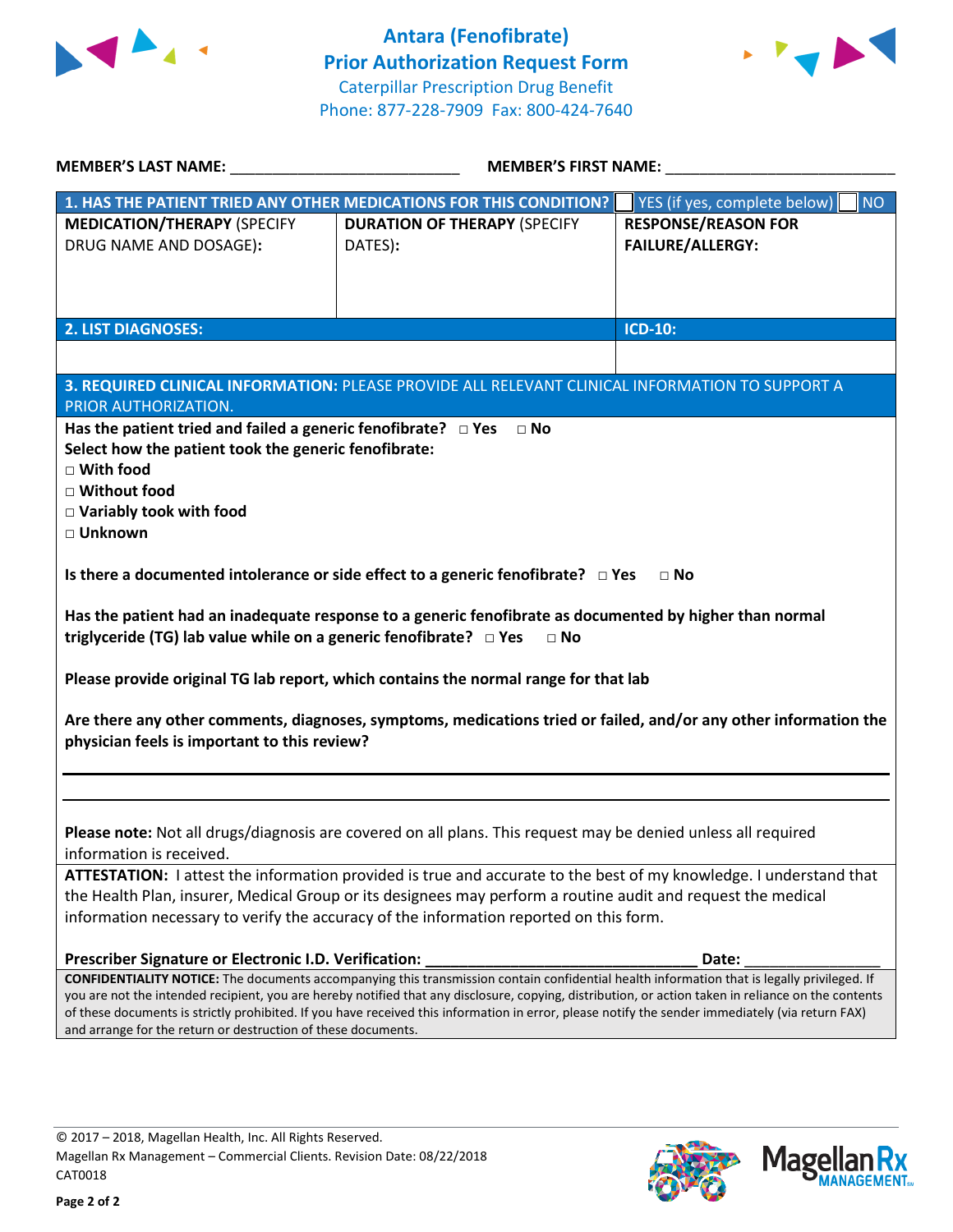

**Antara (Fenofibrate) Prior Authorization Request Form** Caterpillar Prescription Drug Benefit Phone: 877-228-7909 Fax: 800-424-7640



**FAX THIS FORM TO:** 800-424-7640 **MAIL REQUESTS TO:** Magellan Rx Management Prior Authorization Program; c/o Magellan Health, Inc. 4801 E. Washington Street, Phoenix, AZ 85034 Phone: 877-228-7909



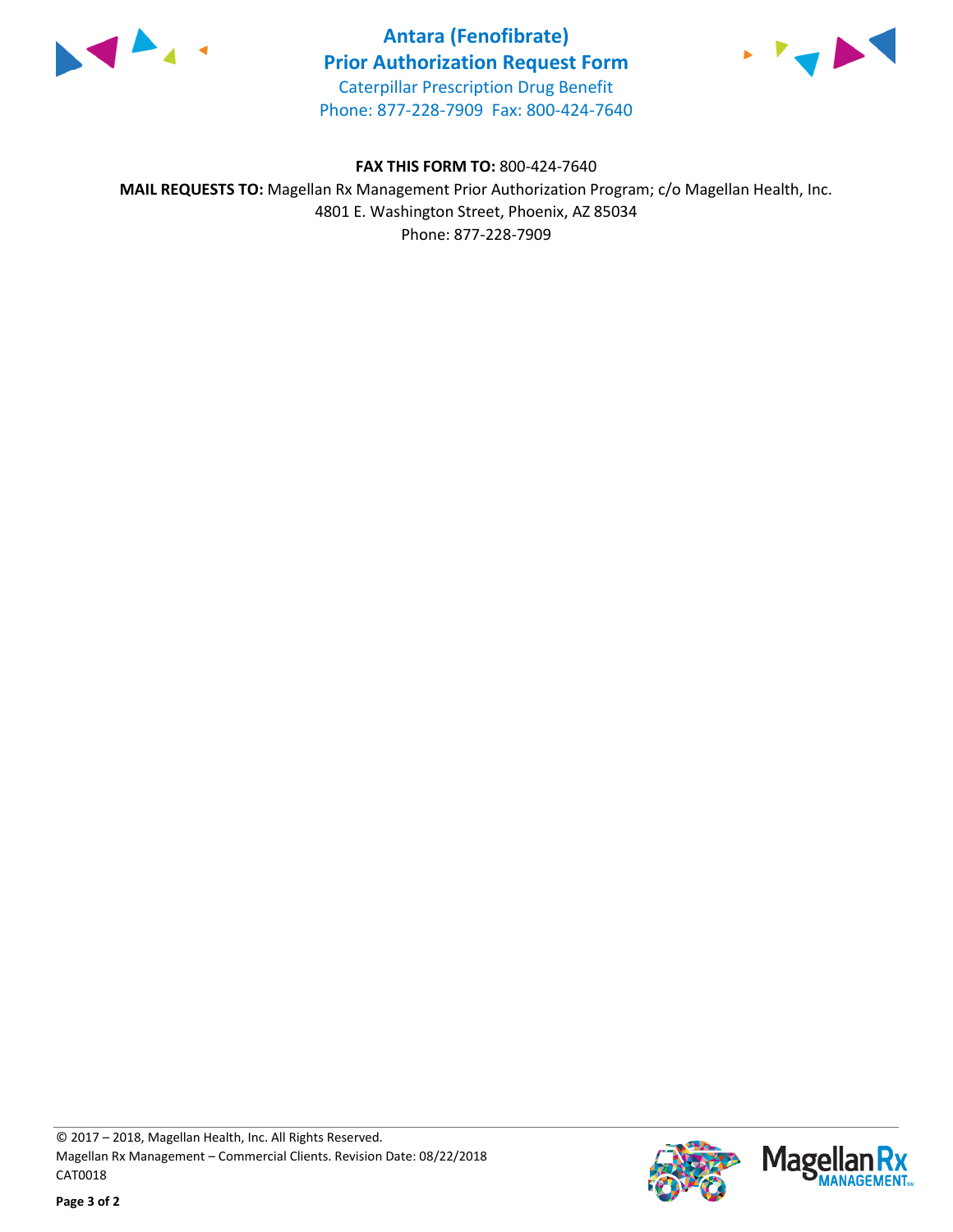

## **Firazyr (Icatibant) Prior Authorization Request Form**



Caterpillar Prescription Drug Benefit

**Instructions:** Please fill out all applicable sections completely and legibly. Attach any additional documentation that is important for the review (e.g., chart notes or lab data, to support the authorization request). Information contained in this form is Protected Health Information under HIPAA.

|                                     | <b>URGENT</b>                     |  |
|-------------------------------------|-----------------------------------|--|
| <b>MEMBER INFORMATION</b>           |                                   |  |
| <b>LAST NAME:</b>                   | <b>FIRST NAME:</b>                |  |
| <b>PHONE NUMBER:</b>                | <b>DATE OF BIRTH:</b>             |  |
| <b>STREET ADDRESS:</b>              |                                   |  |
| CITY:                               | <b>STATE:</b><br><b>ZIP CODE:</b> |  |
| <b>PATIENT INSURANCE ID NUMBER:</b> |                                   |  |
| <b>ALLERGIES:</b>                   |                                   |  |

**IF YOU ARE NOT THE PATIENT OR THE PRESCRIBER, YOU WILL NEED TO SUBMIT A PHI DISCLOSURE AUTHORIZATION FORM WITH THIS REQUEST WHICH CAN BE FOUND AT THE FOLLOWING LINK[: HTTPS://MAGELLANRX.COM/MEMBER/EXTERNAL/COMMERCIAL/COMMON/DOC/EN-US/PHI\\_DISCLOSURE\\_AUTHORIZATION.PDF](https://magellanrx.com/member/external/commercial/common/doc/en-us/PHI_Disclosure_Authorization.pdf)**

## PATIENT'S AUTHORIZED REPRESENTATIVE (IF APPLICABLE): \_\_\_\_\_\_\_\_\_\_\_\_\_\_\_\_\_\_\_\_\_\_\_\_\_\_\_ **AUTHORIZED REPRESENTATIVE'S PHONE NUMBER:** \_\_\_\_\_\_\_\_\_\_\_\_\_\_\_\_\_\_\_\_\_\_\_\_\_\_\_\_\_\_\_\_\_\_\_\_\_\_\_\_\_\_\_\_\_\_\_\_\_\_\_\_\_\_\_

| <b>PRESCRIBER INFORMATION</b>             |                               |  |
|-------------------------------------------|-------------------------------|--|
| <b>LAST NAME:</b>                         | <b>FIRST NAME:</b>            |  |
| <b>PRESCRIBER SPECIALTY:</b>              | <b>EMAIL ADDRESS:</b>         |  |
| <b>NPI NUMBER:</b>                        | <b>DEA NUMBER:</b>            |  |
| <b>PHONE NUMBER:</b>                      | <b>FAX NUMBER:</b>            |  |
| <b>STREET ADDRESS:</b>                    |                               |  |
| CITY:                                     | STATE:<br><b>ZIP CODE:</b>    |  |
| REQUESTOR (if different than prescriber): | <b>OFFICE CONTACT PERSON:</b> |  |

| MEDICATION OR MEDICAL DISPENSING INFORMATION |                   |                                            |                  |
|----------------------------------------------|-------------------|--------------------------------------------|------------------|
| <b>MEDICATION NAME:</b>                      |                   |                                            |                  |
| <b>DOSE/STRENGTH:</b>                        | <b>FREQUENCY:</b> | <b>LENGTH OF</b>                           | <b>QUANTITY:</b> |
|                                              |                   | <b>THERAPY/REFILLS:</b>                    |                  |
| <b>NEW THERAPY</b>                           | <b>RENEWAL</b>    | <b>IF RENEWAL: DATE THERAPY INITIATED:</b> |                  |
| DURATION OF THERAPY (SPECIFIC DATES):        |                   |                                            |                  |

*Continued on next page.*

© 2017 – 2018, Magellan Health, Inc. All Rights Reserved. Magellan Rx Management – Commercial Clients. Revision Date: 08/22/2018 CAT0088

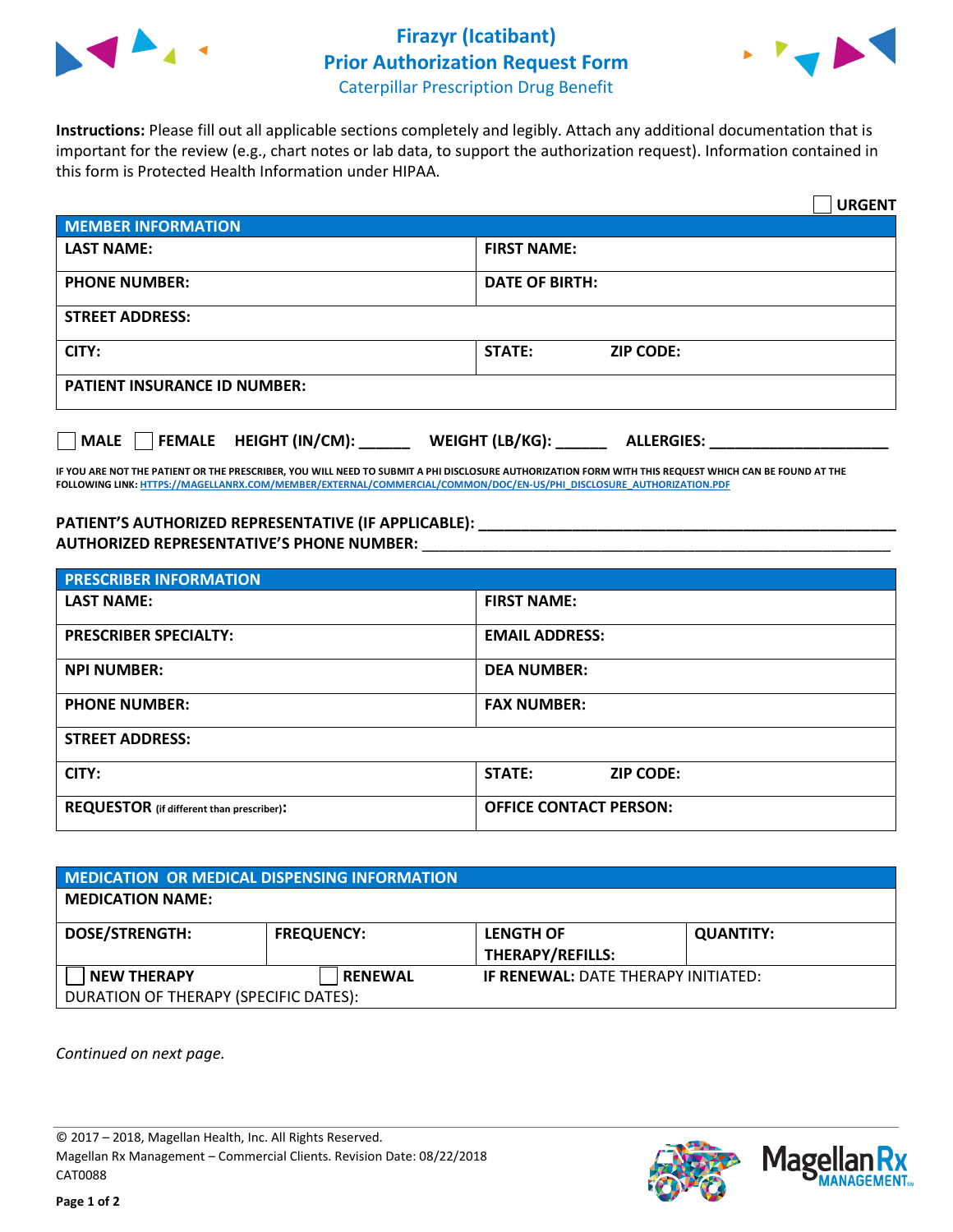



| MEMBER'S LAST NAME: NAME AND A STATE AND A STATE OF THE STATE OF THE STATE OF THE STATE OF THE STATE OF THE ST                                                                                                                                                                                                                                                                                                                                                                                                                                                                                                                                                                                          | <b>MEMBER'S FIRST NAME:</b>                    |                                                           |  |
|---------------------------------------------------------------------------------------------------------------------------------------------------------------------------------------------------------------------------------------------------------------------------------------------------------------------------------------------------------------------------------------------------------------------------------------------------------------------------------------------------------------------------------------------------------------------------------------------------------------------------------------------------------------------------------------------------------|------------------------------------------------|-----------------------------------------------------------|--|
| 1. HAS THE PATIENT TRIED ANY OTHER MEDICATIONS FOR THIS CONDITION?                                                                                                                                                                                                                                                                                                                                                                                                                                                                                                                                                                                                                                      |                                                | $\vert$ YES (if yes, complete below)<br>$\blacksquare$ NO |  |
| <b>MEDICATION/THERAPY (SPECIFY</b><br>DRUG NAME AND DOSAGE):                                                                                                                                                                                                                                                                                                                                                                                                                                                                                                                                                                                                                                            | <b>DURATION OF THERAPY (SPECIFY</b><br>DATES): | <b>RESPONSE/REASON FOR</b><br><b>FAILURE/ALLERGY:</b>     |  |
| <b>2. LIST DIAGNOSES:</b>                                                                                                                                                                                                                                                                                                                                                                                                                                                                                                                                                                                                                                                                               |                                                | <b>ICD-10:</b>                                            |  |
| □ Hereditary angioedema (HAE)<br>□ Other diagnosis: _____________________ICD-10_________________________________                                                                                                                                                                                                                                                                                                                                                                                                                                                                                                                                                                                        |                                                |                                                           |  |
| 3. REQUIRED CLINICAL INFORMATION: PLEASE PROVIDE ALL RELEVANT CLINICAL INFORMATION TO SUPPORT A<br>PRIOR AUTHORIZATION.                                                                                                                                                                                                                                                                                                                                                                                                                                                                                                                                                                                 |                                                |                                                           |  |
| Is the prescriber an allergist or immunologist?                                                                                                                                                                                                                                                                                                                                                                                                                                                                                                                                                                                                                                                         | $\Box$ Yes $\Box$ No                           |                                                           |  |
| Does the patient's lab report show serum C4 and functional C1-inhibitor levels lower than normal<br>values?<br>$\square$ Yes $\square$ No<br>Please provide laboratory report.<br>Does the patient have a history of more than one (1) severe HAE attack per month?<br>$\Box$ Yes $\Box$ No<br>Please provide documentation.<br>Has the patient experienced a laryngeal attack (airway obstruction)? $\Box$ Yes $\Box$ No<br>Does the patient have at least one (1) of the listed contraindications to the use of attenuated<br>androgens (such as danazol)? (Please Circle)<br>• Hypersensitivity to the androgen or any component of the formulation<br>• Undiagnosed genital bleeding<br>• Pregnancy |                                                |                                                           |  |
| <b>Reauthorization:</b><br>If this is a reauthorization request, answer the following question: Does the patient have documentation of a<br>positive clinical response? $\Box$ Yes $\Box$ No<br>Please submit chart documentation describing the patient's positive clinical response to                                                                                                                                                                                                                                                                                                                                                                                                                |                                                |                                                           |  |
| Are there any other comments, diagnoses, symptoms, medications tried or failed, and/or any other information the<br>physician feels is important to this review?                                                                                                                                                                                                                                                                                                                                                                                                                                                                                                                                        |                                                |                                                           |  |
|                                                                                                                                                                                                                                                                                                                                                                                                                                                                                                                                                                                                                                                                                                         |                                                |                                                           |  |
| Please note: Not all drugs/diagnosis are covered on all plans. This request may be denied unless all required<br>information is received.<br>ATTESTATION: I attest the information provided is true and accurate to the best of my knowledge. I understand that<br>the Health Plan, insurer, Medical Group or its designees may perform a routine audit and request the medical<br>information necessary to verify the accuracy of the information reported on this form.                                                                                                                                                                                                                               |                                                |                                                           |  |

© 2017 – 2018, Magellan Health, Inc. All Rights Reserved. Magellan Rx Management – Commercial Clients. Revision Date: 08/22/2018 CAT0088